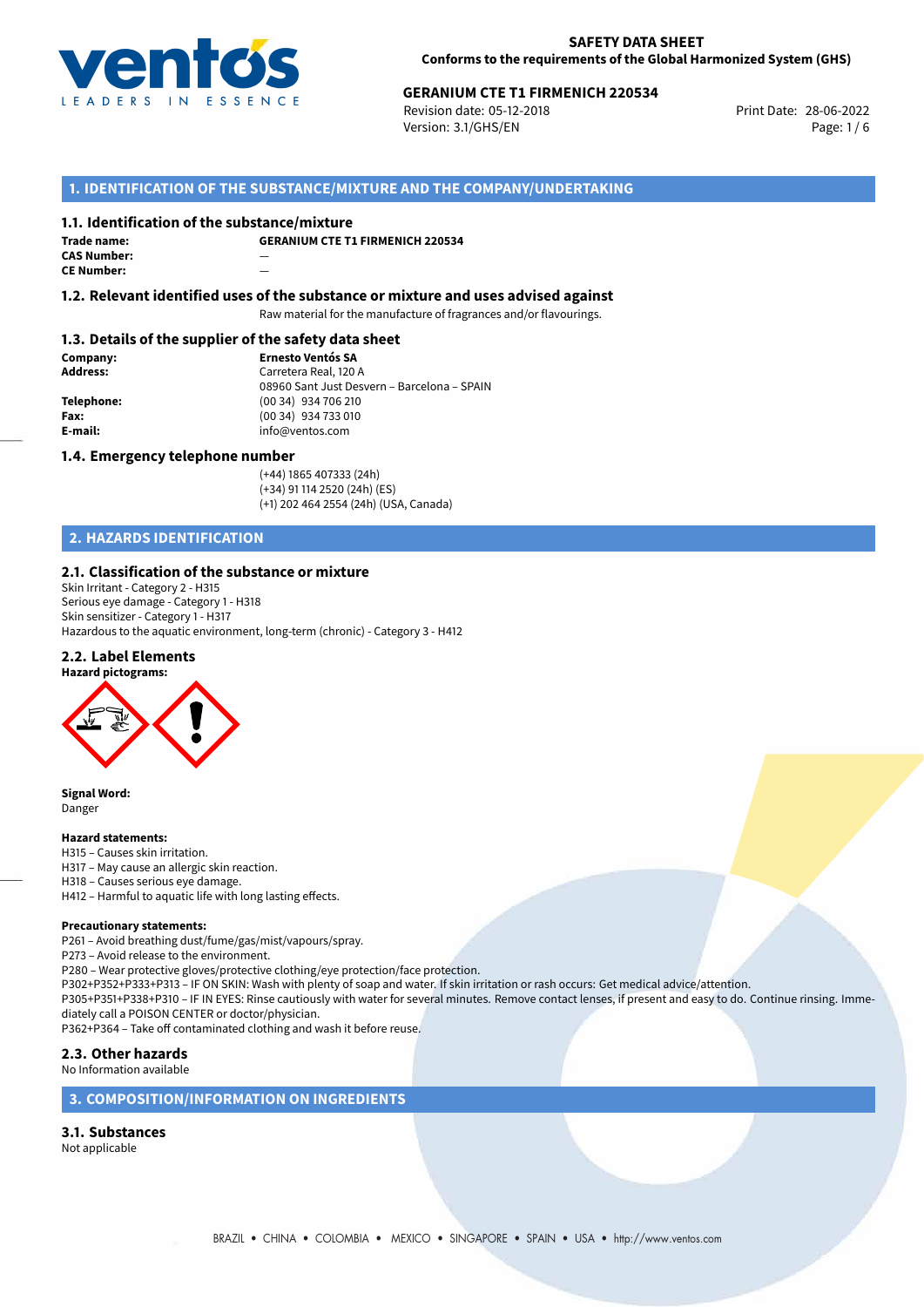

# **GERANIUM CTE T1 FIRMENICH 220534**<br>Revision date: 05-12-2018 **Film Canadage 128-06-2022** Print Date: 28-06-2022

Revision date: 05-12-2018 Version: 3.1/GHS/EN Page: 2 / 6

## **3.2. Mixtures**

MIXTURE OF AROMATIC SUBSTANCES

Hazardous constituents:

| <b>Chemical Name</b>   | % (w/w)        | <b>CAS No</b><br><b>EC No</b> | <b>Classification according to GHS</b>                                                                                                                                                                                                                                                                                                                                                                               |  |  |  |  |
|------------------------|----------------|-------------------------------|----------------------------------------------------------------------------------------------------------------------------------------------------------------------------------------------------------------------------------------------------------------------------------------------------------------------------------------------------------------------------------------------------------------------|--|--|--|--|
| CITRONELLOL            | $\geq$ 25; <50 | 106-22-9<br>203-375-0         | Acute Toxicity - Category 5 (oral) - H303<br>Acute Toxicity - Category 5 (dermal) - H313<br>Skin Irritant - Category 2 - H315<br>Eye Irritant - Category 2A - H319<br>Skin sensitizer - Category 1B - H317<br>Hazardous to the aquatic environment, short-term (acute) - Category 2 - H401                                                                                                                           |  |  |  |  |
| <b>GERANIOL</b>        | $>10$ ; < 25   | $106 - 24 - 1$<br>203-377-1   | Acute Toxicity - Category 5 (oral) - H303<br>Skin Irritant - Category 2 - H315<br>Serious eye damage - Category 1 - H318<br>Skin sensitizer - Category 1B - H317<br>Hazardous to the aquatic environment, short-term (acute) - Category 3 - H402                                                                                                                                                                     |  |  |  |  |
| <b>CITRAL</b>          | $>1$ ; <10     | 5392-40-5<br>226-394-6        | Acute Toxicity - Category 5 (dermal) - H313<br>Skin Irritant - Category 2 - H315<br>Eye Irritant - Category 2A - H319<br>Skin sensitizer - Category 1B - H317<br>Hazardous to the aquatic environment, short-term (acute) - Category 2 - H401                                                                                                                                                                        |  |  |  |  |
| LINALOOL               | $>1$ ; $<$ 10  | 78-70-6<br>201-134-4          | Flammable Liquids - Category 4 - H227<br>Acute Toxicity - Category 5 (oral) - H303<br>Skin Irritant - Category 2 - H315<br>Eye Irritant - Category 2A - H319<br>Skin sensitizer - Category 1B - H317<br>Hazardous to the aquatic environment, short-term (acute) - Category 3 - H402                                                                                                                                 |  |  |  |  |
| <b>ISOMENTHONE</b>     | $>1$ ; $<$ 10  | 491-07-6<br>207-727-4         | Flammable Liquids - Category 4 - H227<br>Acute Toxicity - Category 5 (oral) - H303<br>Skin Irritant - Category 2 - H315<br>Skin sensitizer - Category 1B - H317<br>Hazardous to the aquatic environment, short-term (acute) - Category 3 - H402                                                                                                                                                                      |  |  |  |  |
| TRANS-2-HEXENAL        | $>0.1$ ; $<$ 1 | 6728-26-3<br>229-778-1        | Flammable Liquids - Category 3 - H226<br>Acute Toxicity - Category 3 (dermal) - H311<br>Acute Toxicity - Category 4 (oral) - H302<br>Skin Irritant - Category 3 - H316<br>Eye Irritant - Category 2A - H319<br>Skin sensitizer - Category 1B - H317<br>Hazardous to the aquatic environment, short-term (acute) - Category 2 - H401<br>Hazardous to the aquatic environment, long-term (chronic) - Category 2 - H411 |  |  |  |  |
| <b>LIMONENE</b>        | $>0.1$ ; <1    | 138-86-3<br>205-341-0         | Flammable Liquids - Category 3 - H226<br>Skin Irritant - Category 2 - H315<br>Skin sensitizer - Category 1B - H317<br>Aspiration hazard - Category 1 - H304<br>Hazardous to the aquatic environment, short-term (acute) - Category 1 - H400<br>Hazardous to the aquatic environment, long-term (chronic) - Category 1 - H410                                                                                         |  |  |  |  |
| <b>GERANYL ACETATE</b> | $>0.1$ ; <1    | 105-87-3<br>203-341-5         | Skin Irritant - Category 2 - H315<br>Skin sensitizer - Category 1B - H317<br>Hazardous to the aquatic environment, short-term (acute) - Category 2 - H401<br>Hazardous to the aquatic environment, long-term (chronic) - Category 3 - H412                                                                                                                                                                           |  |  |  |  |
| <b>ALPHA-PINENE</b>    | $>0.1$ ; <1    | $80 - 56 - 8$<br>201-291-9    | Flammable Liquids - Category 3 - H226<br>Acute Toxicity - Category 4 (oral) - H302<br>Skin Irritant - Category 2 - H315<br>Skin sensitizer - Category 1B - H317<br>Aspiration hazard - Category 1 - H304<br>Hazardous to the aquatic environment, short-term (acute) - Category 1 - H400<br>Hazardous to the aquatic environment, long-term (chronic) - Category 1 - H410                                            |  |  |  |  |

[See the full text of the hazard statements in section 16.](#page-5-0)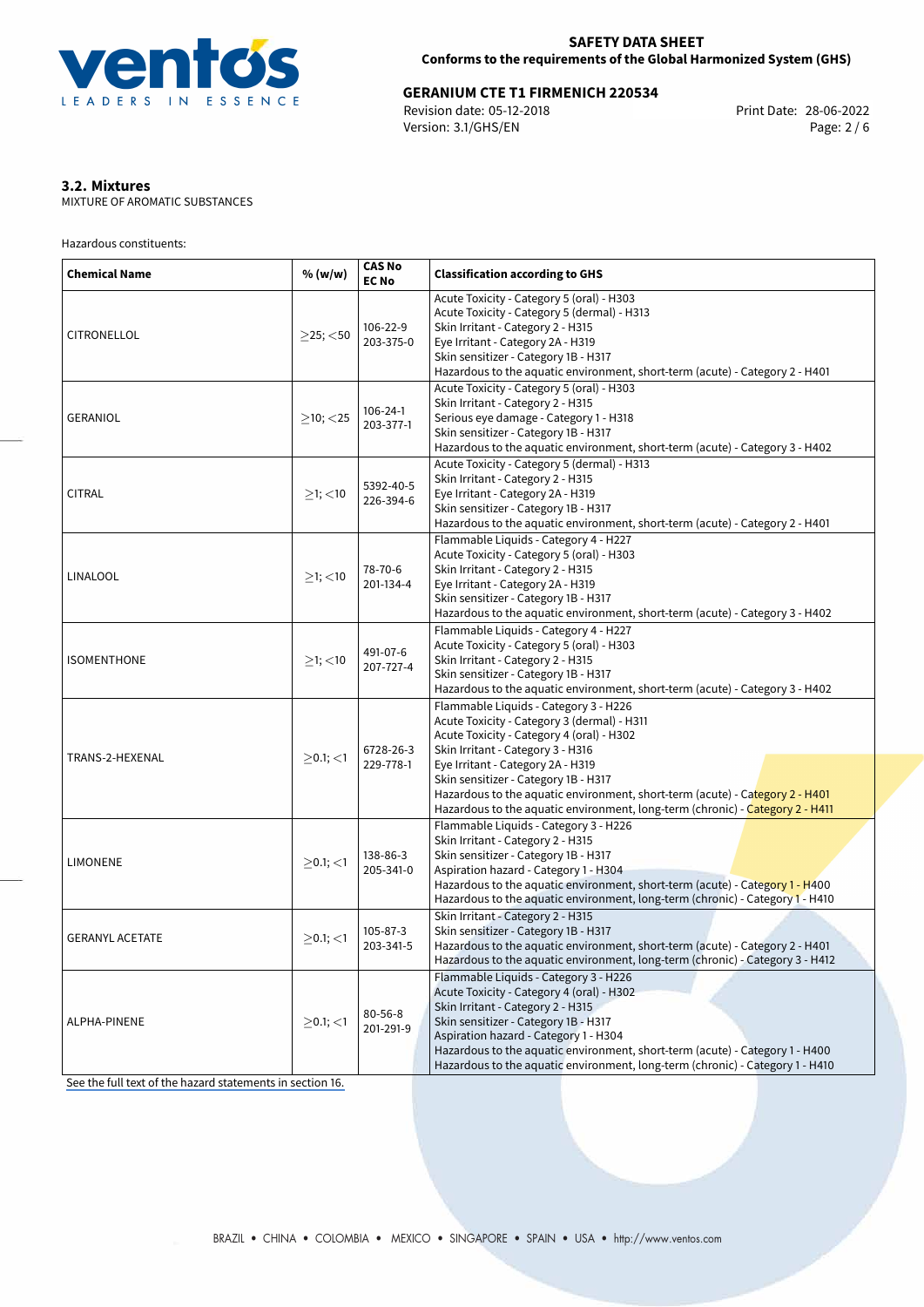

# **GERANIUM CTE T1 FIRMENICH 220534**<br> **28-06-2022** Print Date: 28-06-2022<br>
Print Date: 28-06-2022

Revision date: 05-12-2018 Version: 3.1/GHS/EN Page: 3 / 6

## **4. FIRST-AID MEASURES**

### **4.1. Description of necessary first aid measures**

| Ingestion:    | Rinse mouth with water.<br>Obtain medical advice.<br>Keep at rest. Do not induce vomiting.                                                           |
|---------------|------------------------------------------------------------------------------------------------------------------------------------------------------|
| Eye contact:  | In case of contact with eyes, rinse immediately with plenty of water for at least 15 minutes and seek medical advice.                                |
| Inhalation:   | Remove person to fresh air and keep at rest.<br>Seek immediate medical advice.                                                                       |
| Skin contact: | Take off immediately all contaminated clothing.<br>Thoroughly wash affected skin with soap and water.<br>Seek medical attention if symptoms persist. |

### **4.2. Most important symptoms and effects, both acute and delayed** No information available.

## **4.3. Indication of any immediate medical attention and special treatment needed**

No information available.

## **5. FIRE-FIGHTING MEASURES**

## **5.1. Extinguishing Media**

Water spray, carbon dioxide, dry chemical powder or appropriate foam. For safety reasons do not use full water jet.

### **5.2. Special hazards arising from the substance or mixture**

Known or Anticipated Hazardous Products of Combustion: Emits toxic fumes under fire conditions.

## **5.3. Advice for firefighters**

High temperatures can lead to high pressures inside closed containers. Avoid inhalation of vapors that are created. Use appropriate respiratory protection. Do not allow spillage of fire to be poured into drains or watercourses. Wear self-contained breathing apparatus and protective clothing.

## **6. ACCIDENTAL RELEASE MEASURES**

### **6.1. Personal precautions, protective equipment and emergency procedures**

Evacuate surronding areas. Ensure adequate ventilation. Keep unnecessary and unprotected personnel from entering. Do not breathe vapor/spray. Avoid contact with skin and eyes. Information regarding personal protective measures: see section 8.

### **6.2. Environmental precautions**

To avoid possible contamination of the environment, do not discharge into any drains, surface waters or groundwaters.

### **6.3. Methods and materials for containment and cleaning up**

Cover with an inert, inorganic, non-combustible absorbent material (e.g. dry-lime, sand, soda ash). Place in covered containers using non-sparking tools and transport outdoors. Avoid open flames or sources of ignition (e.g. pilot lights on gas hot water heater). Ventilate area and wash spill site after material pickup is complete.

### **6.4. Reference to other sections**

Information regarding exposure controls, personal protection and disposal considerations can be found in sections 8 and 13.

## **7. HANDLING AND STORAGE**

### **7.1. Precautions for safe handling**

Do not store or handle this material near food or drinking water. Do not smoke. Avoid contact with the eyes, skin and clothing. Wear protective clothing and use glasses. Observe the rules of safety and hygiene at work. Keep in the original container or an alternative made from a compatible material.

### **7.2. Conditions for safe storage, including any incompatibilities**

Store in tightly closed and preferably full containers in a cool, dry and ventilated area, protected from light. Keep away from sources of ignition (e.g. hot surfaces, sparks, flame and static discharges). Keep away from incompatible materials (see section 10).

### **7.3. Specific end use(s)**

No information available.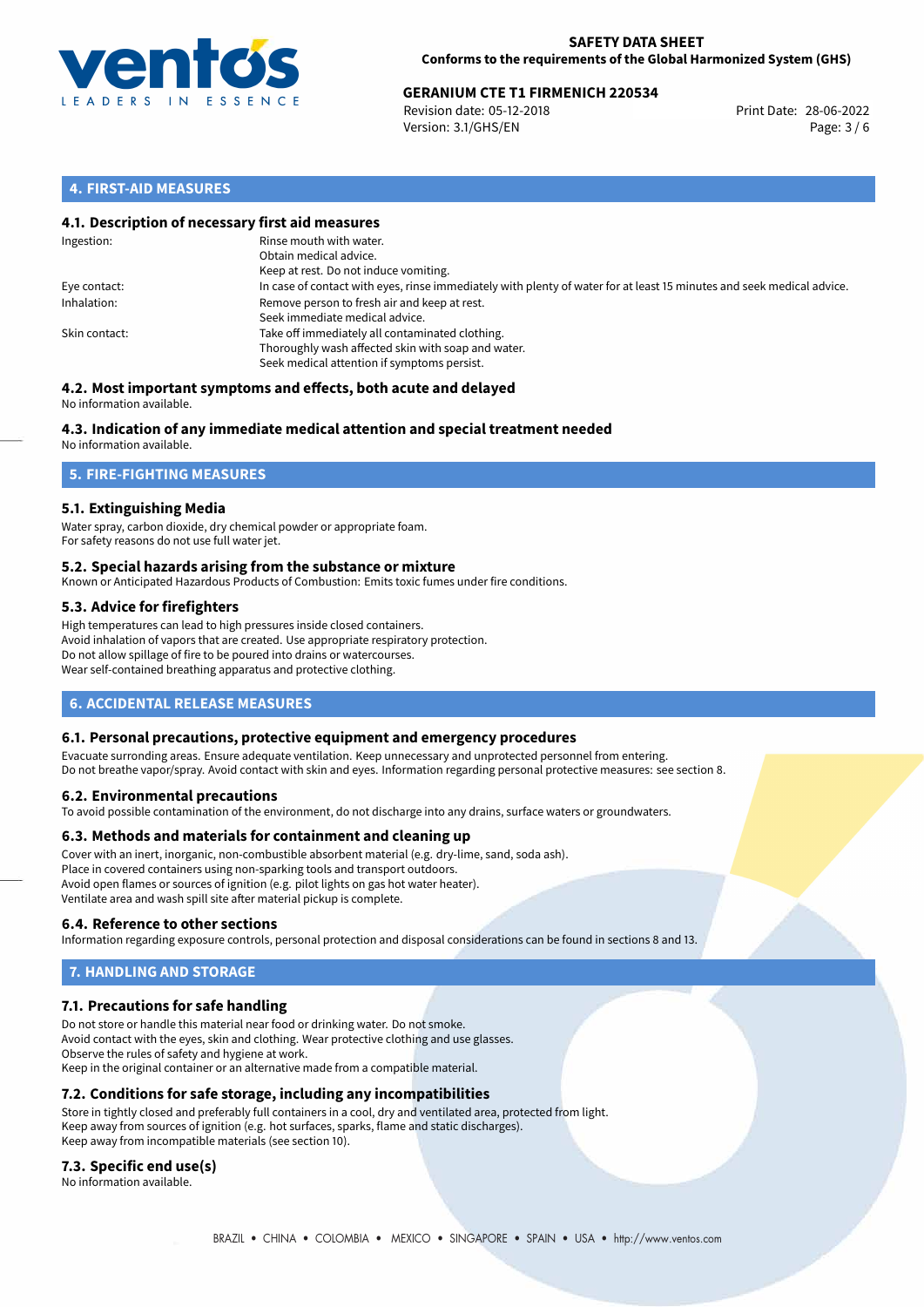

# **GERANIUM CTE T1 FIRMENICH 220534**<br>
Revision date: 05-12-2018<br>
Print Date: 28-06-2022

Revision date: 05-12-2018 Version: 3.1/GHS/EN Page: 4 / 6

## **8. EXPOSURE CONTROLS AND PERSONAL PROTECTION**

### **8.1. Control parameters**

Components with occupational exposure limits:

| <b>Chemical Name</b> | <b>CAS No</b> | Norm.         | 8 hr.         |     |                   | 15 min.       |     |                   |
|----------------------|---------------|---------------|---------------|-----|-------------------|---------------|-----|-------------------|
|                      |               |               |               | ppm | mg/m <sup>3</sup> |               | ppm | mg/m <sup>3</sup> |
| <b>CITRAL</b>        | 5392-40-5     | ES (España) ' | <b>VLA-ED</b> |     |                   | <b>VLA-EC</b> |     |                   |
|                      |               | PL (Polska)   | <b>NDS</b>    |     | 27                | <b>NDSCh</b>  |     | 54                |

<sup>1</sup> Possibility of significant uptake though the skin.

### **8.2. Exposure controls**

Measures should be taken to prevent materials from being splashed into the body. Provide adequate ventilation, according to the conditions of use. Use a mechanical exhaust if required.

### **8.3. Individual protection measures, such as personal protective equipment**

| Eye/Face protection:             | Chemical safety goggles are recommended. Wash contaminated goggles before reuse.                                                            |
|----------------------------------|---------------------------------------------------------------------------------------------------------------------------------------------|
| Hand Protection:                 | Chemical-resistant gloves are recommended. Wash contaminated gloves before reuse.                                                           |
| Body protection:                 | Personal protective equipment for the body should be selected based on the task being performed and the risks<br>involved.                  |
| Respiratory Protection:          | In case of insufficient ventilation, use suitable respiratory equipment.                                                                    |
| Environmental exposure controls: | Emissions from ventilation or process equipment should be checked to ensure they comply with environmental<br>protection legislation.       |
|                                  | In some cases, filters or engineering modifications to the process equipment will be necessary to reduce emissions to<br>acceptable levels. |

## **9. PHYSICAL AND CHEMICAL PROPERTIES**

### **9.1. Information on basic physical and chemical properties**

| Appearance:                            | Solid                     |
|----------------------------------------|---------------------------|
| Colour:                                | Conforms to standard      |
| Odour:                                 | Conforms to standard      |
| Odour theshold:                        | Not determined            |
| pH:                                    | Not determined            |
| Melting point/freezing point:          | Not determined            |
| Boling point/boiling range:            | Not determined            |
| Flash point:                           | 85 °C                     |
| Evaporation rate:                      | Not determined            |
| Flammability:                          | Not determined            |
| Lower flammability/Explosive limit:    | Not determined            |
| Upper flammability/Explosive limit:    | Not determined            |
| Vapour pressure:                       | Not determined            |
| Vapour Density:                        | Not determined            |
| Density:                               | Not determined            |
| Relative density:                      | Not determined            |
| Water solubility:                      | <b>INSOLUBLE IN WATER</b> |
| Solubility in other solvents:          | SOLUBLE IN ETHANOL        |
| Partition coefficient n-octanol/water: | Not determined            |
| Auto-ignition temperature:             | Not determined            |
| Decomposition temperature:             | Not determined            |
| Viscosity, dynamic:                    | Not determined            |
| Viscosity, kinematic:                  | Not determined            |
| Explosive properties:                  | Not determined            |
| Oxidising properties:                  | Not determined            |

### **10. STABILITY AND REACTIVITY**

### **10.1. Reactivity**

No hazardous reactions if stored and handled as prescribed/indicated.

### **10.2. Chemical stability**

The product is stable if stored and handled as prescribed/indicated.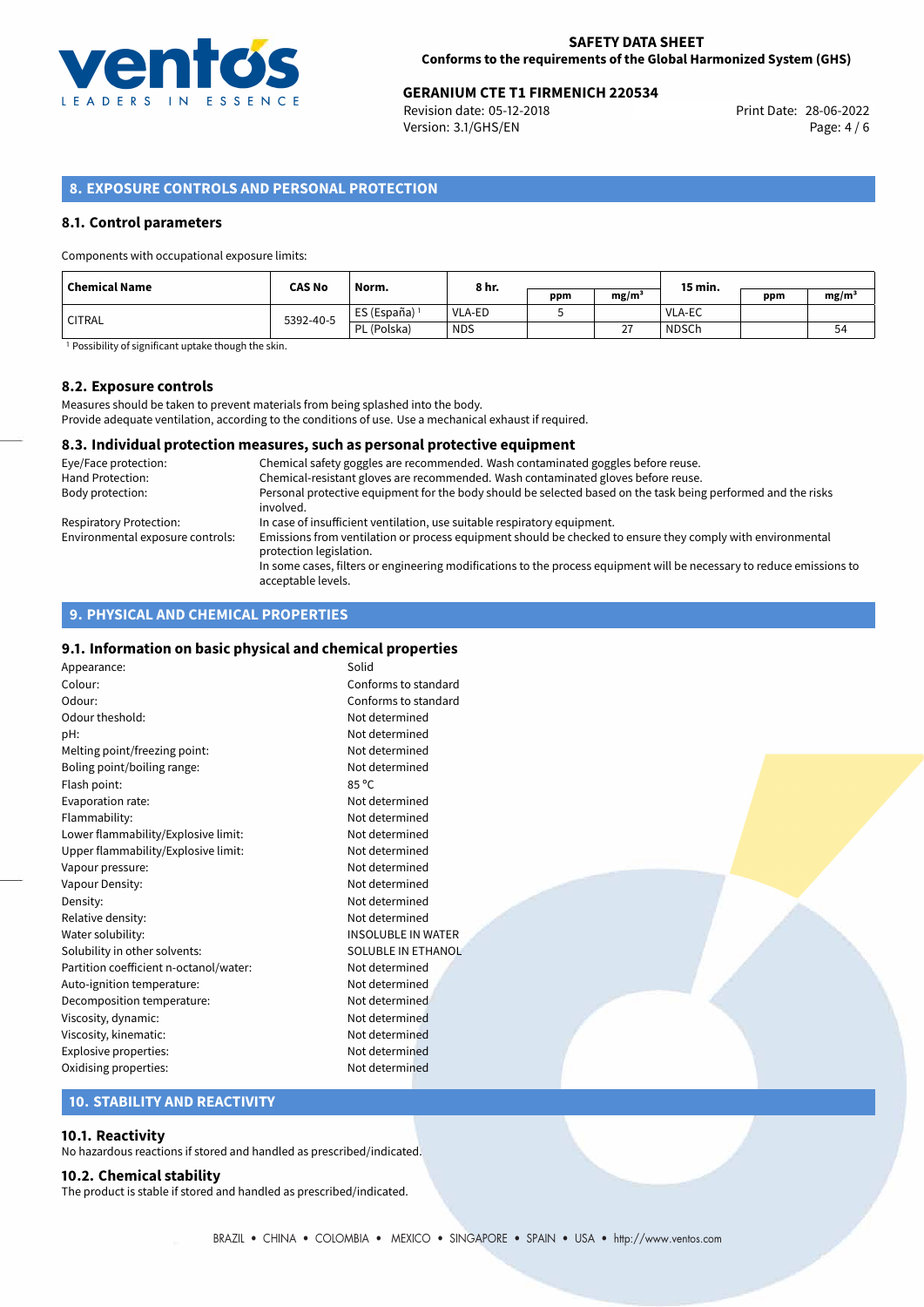

# **GERANIUM CTE T1 FIRMENICH 220534**<br>
Revision date: 05-12-2018<br>
Print Date: 28-06-2022

Revision date: 05-12-2018 Version: 3.1/GHS/EN Page: 5 / 6

### **10.3. Possibility of hazardous reactions**

No hazardous reactions if stored and handled as prescribed/indicated.

### **10.4. Conditions to Avoid**

Conditions to Avoid: Excessive heat, flame or other ignition sources.

### **10.5. Incompatible materials**

Avoid contact with strong acids and bases and oxidizing agents.

#### **10.6. Hazardous decomposition products**

During combustion may form carbon monoxide and unidentified organic compounds.

### **11. TOXICOLOGICAL INFORMATION**

| Acute toxicity                    | Based on the data available, the criteria for classification are not met. |
|-----------------------------------|---------------------------------------------------------------------------|
| <b>Skin corrosion/irritation</b>  | Causes skin irritation.                                                   |
| Serious eye damage/irritation     | Causes serious eye damage.                                                |
| Respiratory or skin sensitisation | May cause an allergic skin reaction.                                      |
| Germ cell mutagenicity            | Based on the data available, the criteria for classification are not met. |
| <b>Carcinogenicity</b>            | Based on the data available, the criteria for classification are not met. |
| Reproductive toxicity             | Based on the data available, the criteria for classification are not met. |
| <b>STOT-single exposure</b>       | Based on the data available, the criteria for classification are not met. |
| <b>STOT-repeated exposure</b>     | Based on the data available, the criteria for classification are not met. |
| Aspiration hazard                 | Based on the data available, the criteria for classification are not met. |

## **12. ECOLOGICAL INFORMATION**

### **12.1. Toxicity**

**Assessment:** Harmful to aquatic life with long lasting effects. **Experimental/calculated data:** No information available.

## **12.2. Degradability**

No information available.

#### **12.3. Bioaccumulative potential** No information available.

**12.4. Soil mobility** No information available.

### **12.5. Other adverse effects**

See also sections 6, 7, 13 and 15 Do not allow to get into waste water or waterways.

### **13. DISPOSAL CONSIDERATIONS**

### **13.1. Waste treatment methods**

Dispose of in accordance with national and local environmental regulations.

### **14. TRANSPORT INFORMATION**

|                                  | <b>ADR/RID/ADN</b>                | <b>IMDG</b>                       |  | <b>IATA-ICAO</b> |                                   |
|----------------------------------|-----------------------------------|-----------------------------------|--|------------------|-----------------------------------|
| 14.1. UN Number                  | Not classified as hazardous goods | Not classified as hazardous goods |  |                  | Not classified as hazardous goods |
| 14.2. UN Proper Shipping Name    | Not applicable                    | Not applicable                    |  | Not applicable   |                                   |
| 14.3. Transport Hazard Class(es) | Not applicable                    | Not applicable                    |  | Not applicable   |                                   |
| 14.4. Packing Group              | Not applicable                    | Not applicable                    |  | Not applicable   |                                   |
| 14.5. Environmental hazards      | No                                | <b>No</b>                         |  | No               |                                   |
| $\,$ Additional information $\,$ |                                   |                                   |  |                  |                                   |

### **14.6 Special precautions for user** None known

**14.7. Transport in bulk according to Annex II of MARPOL 73/78 and the IBC Code** No information available